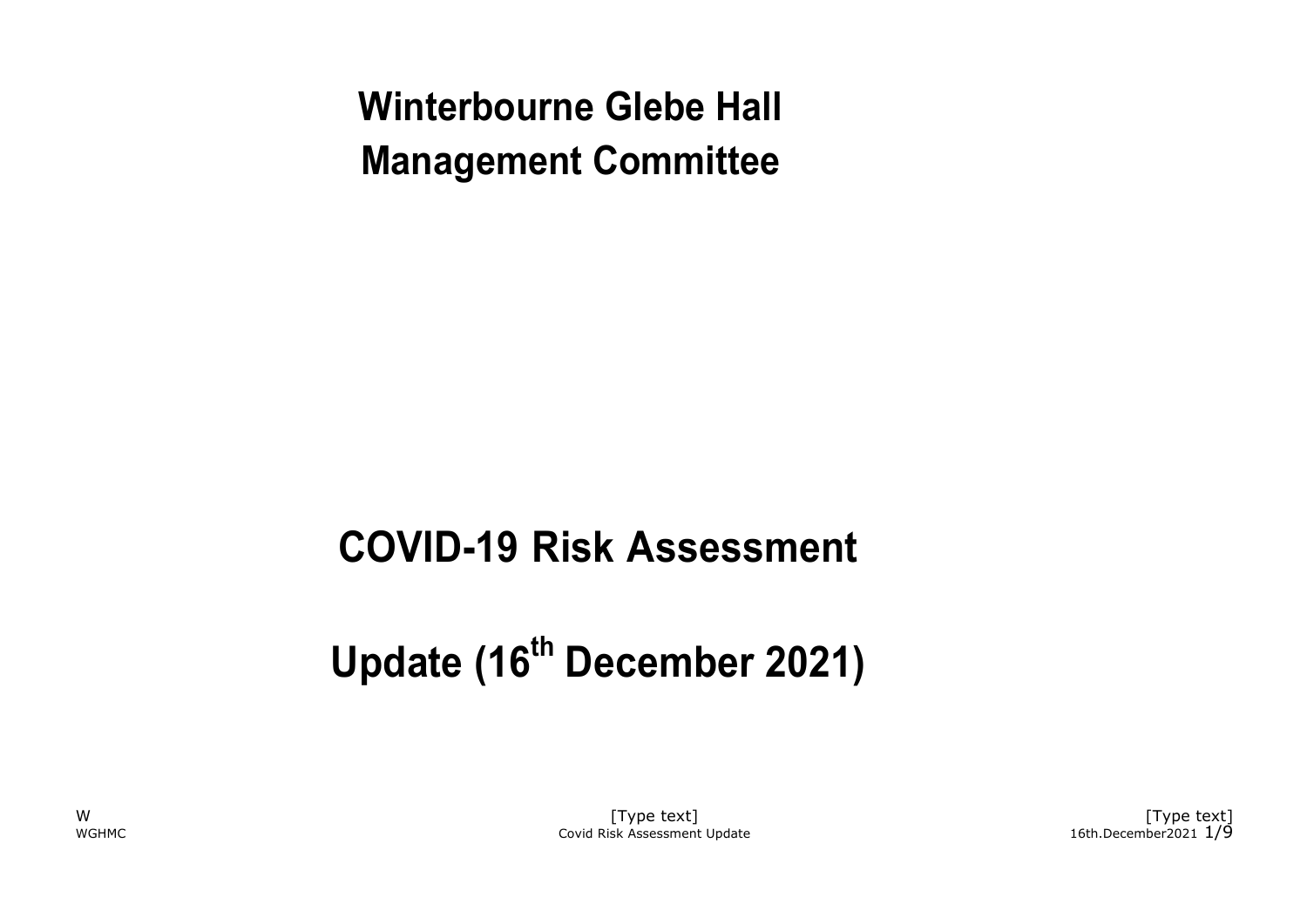## **Winterbourne Glebe Hall Management Committee COVID-19 Risk Assessment Update (16th December 2021)**

### **Introduction**

1. COVID-19 continues to remain a serious health risk. It is recommended that everyone should stay cautious to help protect yourself and others. This COVID-19 Risk Assessment may need to be updated in the light of any new government advice associated with changes occurring with levels of community based Covid infections. While no situation is risk, free, there are easy and effective actions we can take to protect others and ourselves around us.

2. Mitigations are in three categories colour coded as follows:

- **Red – Actions based on Government advice (i.e. should be considered mandatory)**
- **Orange – Actions that are strongly recommended**
- **Green – Actions to consider**

3. This Risk Assessment is based on the following categories of people using the hall.

- Booking Clerk Cleaner.
- Contractors –builders, electrician, plumbers etc.
- Volunteers all trustees and others who help the board of trustees.
- Users people who hire the hall, including their members/customers.
- Regular Users users who have Trustee representatives, (e.g. Newbourne Players, Scout & Guide Association, Historical & Horticulture Association)
- Visitors anybody else, including the public, if they are not a paying customer, and officials such as service engineers.

4. This risk assessment is based on guidelines and recommendation published by the UK Government, Government, ACRE (Action with Communities in Rural England) and WVHA (Wiltshire Village Hall Association), supplementary conditions of hire during the Winter 2021-2022(Covid-19) and Health & Safety Executive (H&SE) and will be distributed to all prospective and regular users.

5. All hirers' attention is also drawn to the Poster (HELP KEEP OUR HALL COVID-19 SECURE) that outlines basic practices expected while hiring the hall and Supplementary Covid-19 Hire Conditions (Appendix 1)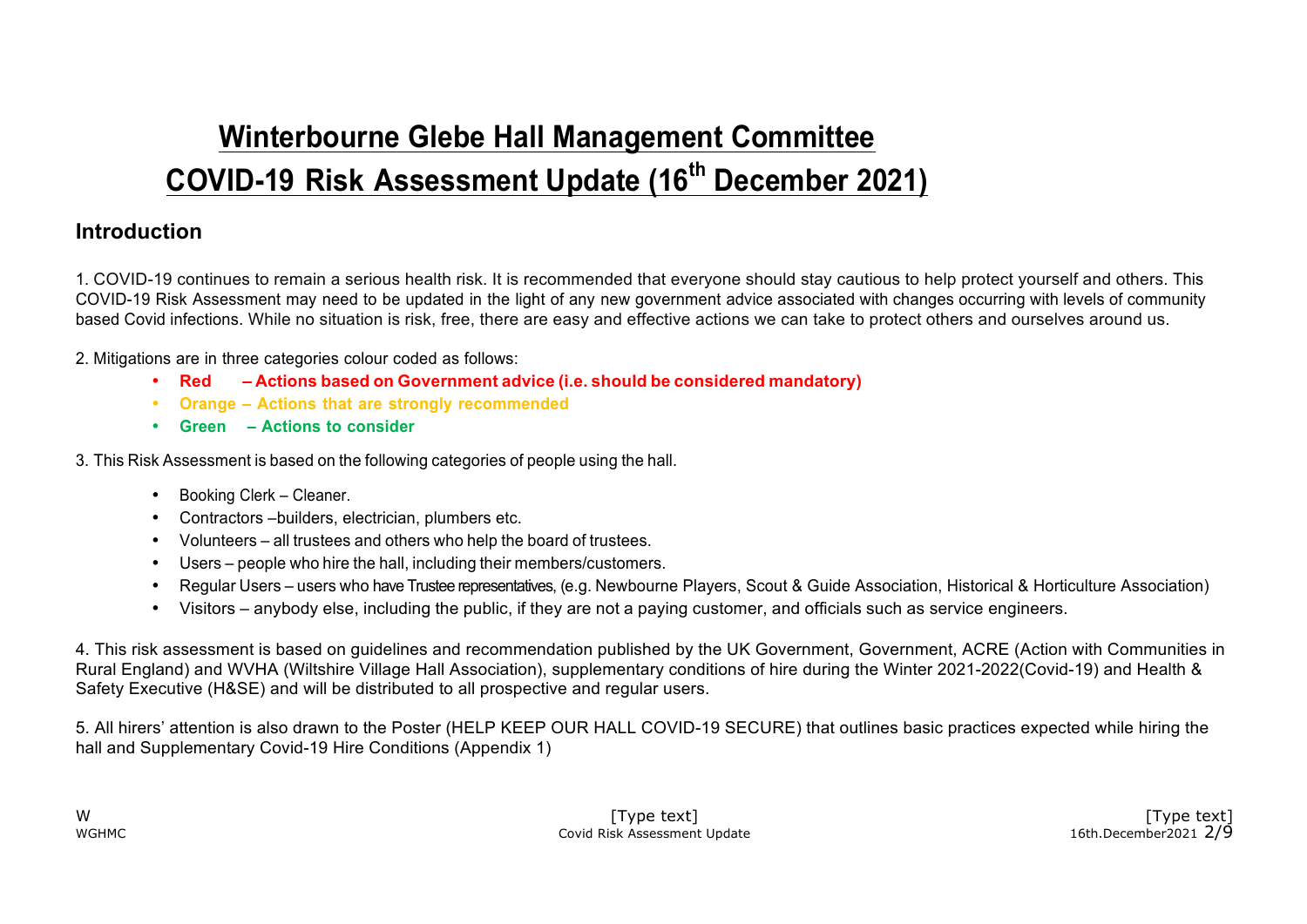| Area or                                                                     | <b>Risk Identified</b>                                                                                                                                                                                 | <b>Action Taken to Mitigate Risk</b>                                                                                                                                                                                                                                                                                                                                                                                                 | <b>Date Completed</b><br>and/or Notes                                                                                                                                                                                                                                                      |
|-----------------------------------------------------------------------------|--------------------------------------------------------------------------------------------------------------------------------------------------------------------------------------------------------|--------------------------------------------------------------------------------------------------------------------------------------------------------------------------------------------------------------------------------------------------------------------------------------------------------------------------------------------------------------------------------------------------------------------------------------|--------------------------------------------------------------------------------------------------------------------------------------------------------------------------------------------------------------------------------------------------------------------------------------------|
| <b>People at Risk</b><br><b>Staff and</b><br>volunteers                     | Transmission of virus from<br>potential hirers while<br>they are being shown<br>the hall.                                                                                                              | <b>Booking Clerk/Trustees can continue to show visitors I</b><br>round hall but all MUST wear if entering the Hall, social<br>distance while<br>inside and hand sanitise.                                                                                                                                                                                                                                                            | This procedure to be communicated to any<br>volunteers who take on this role while covering for<br>Booking Clerk.<br>Advised to check in to hall by using the hall's<br>designated NHS QR code and receive advice if<br>there has been an outbreak.                                        |
| Staff, contractors,<br>volunteers, users,<br>regular users and<br>visitors. | Transmission of the<br>virusfrom infected<br>surfaces.                                                                                                                                                 | Anyone using hall advised to wipe surfaces theytouch<br>prior to and following use of hall.<br>Regular users advised to undertake own riskassessment.                                                                                                                                                                                                                                                                                | WGHMC cannot guarantee Covid clean at<br>beginning of all hiring's so are dependent upon<br>users following Covid secure guidelines posted in<br>hall.<br>PPE, cleaning materials and instructions provided<br>in hall. Additional advice provided in COVID<br>Special Conditions of Hire. |
| Staff, contractors,<br>volunteers, users,<br>regular users and<br>visitors. | Transmission of the virus<br>from droplets in the air.                                                                                                                                                 | All users of the hall MUST wear a face covering in<br>restricted areas and at more crowded events, unless they<br>are exempt. unless an exemption or other government<br>guidance applies to the activity (e.g. Dancing, taking<br>exercise)<br>A face covering not required when eating or drinking but<br>they should be seated.<br>Information posters at entry points.<br>Regular users advised to undertake own riskassessment. | Posters outlining requirement to use of face<br>masks while in Hall.<br>Risk assessments encouraged by users in Covid<br><b>Special Conditions of Hire</b><br>Volunteers serving beverages/food at tables<br>MUST wear face covering.                                                      |
| Staff, contractors,<br>volunteers, users,<br>regular users and<br>visitors. | Transmission of the virus<br>from rubbish containing<br>tissues and cleaning<br>cloths.                                                                                                                | Anyone using the hall requested to dispose of rubbish<br>following use by bagging and placing inoutside bins.<br>Regular users advised to undertake own riskassessment.                                                                                                                                                                                                                                                              | Bins in hall and bags provided for disposal of<br>rubbish. Instructions provided with COVID-19<br>Special Conditions of Hire.                                                                                                                                                              |
| Staff, contractors,<br>volunteers, users,<br>regular users and<br>visitors. | Contractors and any<br>other users carrying out<br>cleaning, or internal<br>maintenance tasks<br>could be exposed if a<br>person carrying the virus<br><b>lanentered</b> the<br>premises or falls ill. | <b>Contractors confirmed they provide their ownprotective</b><br>clothing for their staff.<br>PPE (Plastic gloves) provided for allother users of the hall.                                                                                                                                                                                                                                                                          | PPE, cleaning materials andinstructions<br>provided.                                                                                                                                                                                                                                       |
| <b>WGHMC</b>                                                                |                                                                                                                                                                                                        | <del>[Type text]</del><br>Covid Risk Assessment Update                                                                                                                                                                                                                                                                                                                                                                               | <del>[Type te</del> xt]<br>16th.December2021 3/9                                                                                                                                                                                                                                           |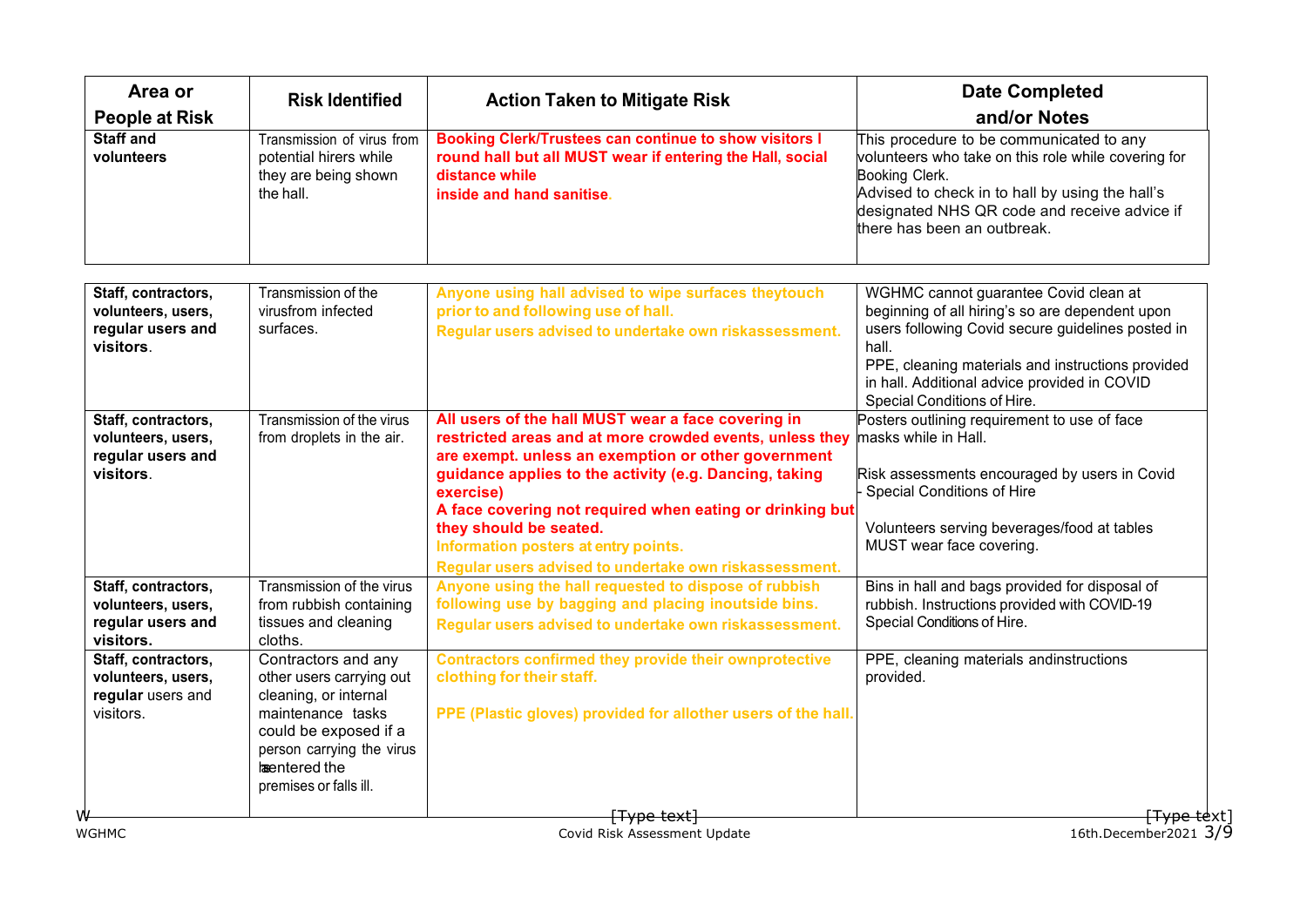| Area or People at Risk                                                   | <b>Risk Identified</b>                                                                                              | <b>Action Taken to Mitigate Risk</b>                                                                                                                                                                                                                                                                      | <b>Date Completedand Notes</b>                                                                                                                                                                                                                                                                                                                                               |
|--------------------------------------------------------------------------|---------------------------------------------------------------------------------------------------------------------|-----------------------------------------------------------------------------------------------------------------------------------------------------------------------------------------------------------------------------------------------------------------------------------------------------------|------------------------------------------------------------------------------------------------------------------------------------------------------------------------------------------------------------------------------------------------------------------------------------------------------------------------------------------------------------------------------|
| Staff, contractors,<br>volunteers, users, regular<br>users and visitors. | Individual feeling<br>unwell                                                                                        | Stay at home guidance if unwell at entrance<br>and in main hall.                                                                                                                                                                                                                                          | Instructions provided with SpecialConditions<br>of Hire.                                                                                                                                                                                                                                                                                                                     |
| Staff, contractors,<br>volunteers, users, regular<br>users andvisitors.  | Someone falls ill<br>withCOVID-19<br>on the premises.                                                               | Send the person home immediately, or if they<br>need to wait for a lift, isolate them.<br><b>Emergency COVID-19 pack provided with</b><br>instructions.<br>Close the hall and carry out deep cleaning<br>of premises that complies with<br>decontamination innon-healthcare settings<br>before reopening. | Instructions provided with SpecialConditions<br>of Hire.<br>Staff, contractors, volunteers and allusers of the<br>hall will need to be warned immediately if<br>someone is tested positive for COVID-19 who<br>has been on the premises.<br>Details of a person's medical<br>condition must be kept confidential,<br>unless the person concerned agrees it can be<br>shared. |
| Contractors, volunteers,<br>users, regular users and<br>visitors.        | Extra risk for those<br>who <b>æeither</b><br>extremely<br>vulnerable or over<br>70 years old.                      | <b>Contractors advised to undertake own risk</b><br>assessment.<br>User groups with members aged over 70 to<br>follow their organisation's national guidelines<br>(if available) and advised to carry out their<br>own risk assessment.                                                                   | Advised to check in to hall by using the hall's<br>designated NHS QR code and receive advice if<br>there has been an outbreak.                                                                                                                                                                                                                                               |
| Car Park/paths/<br>patio/exterior areas                                  | Social distancing is<br>notobserved as<br>people congregate<br>before entering<br>premises.<br>People drop tissues. | Regular user groups advised to carry out<br>own ikassessment.<br><b>Cleaner asked to check area outside doors</b><br>for rubbish, which might be contaminated,<br>e.g.tissues. wear plastic gloves and remove.                                                                                            | Transitory lapses in social distancing noutside<br>areas are less risky.                                                                                                                                                                                                                                                                                                     |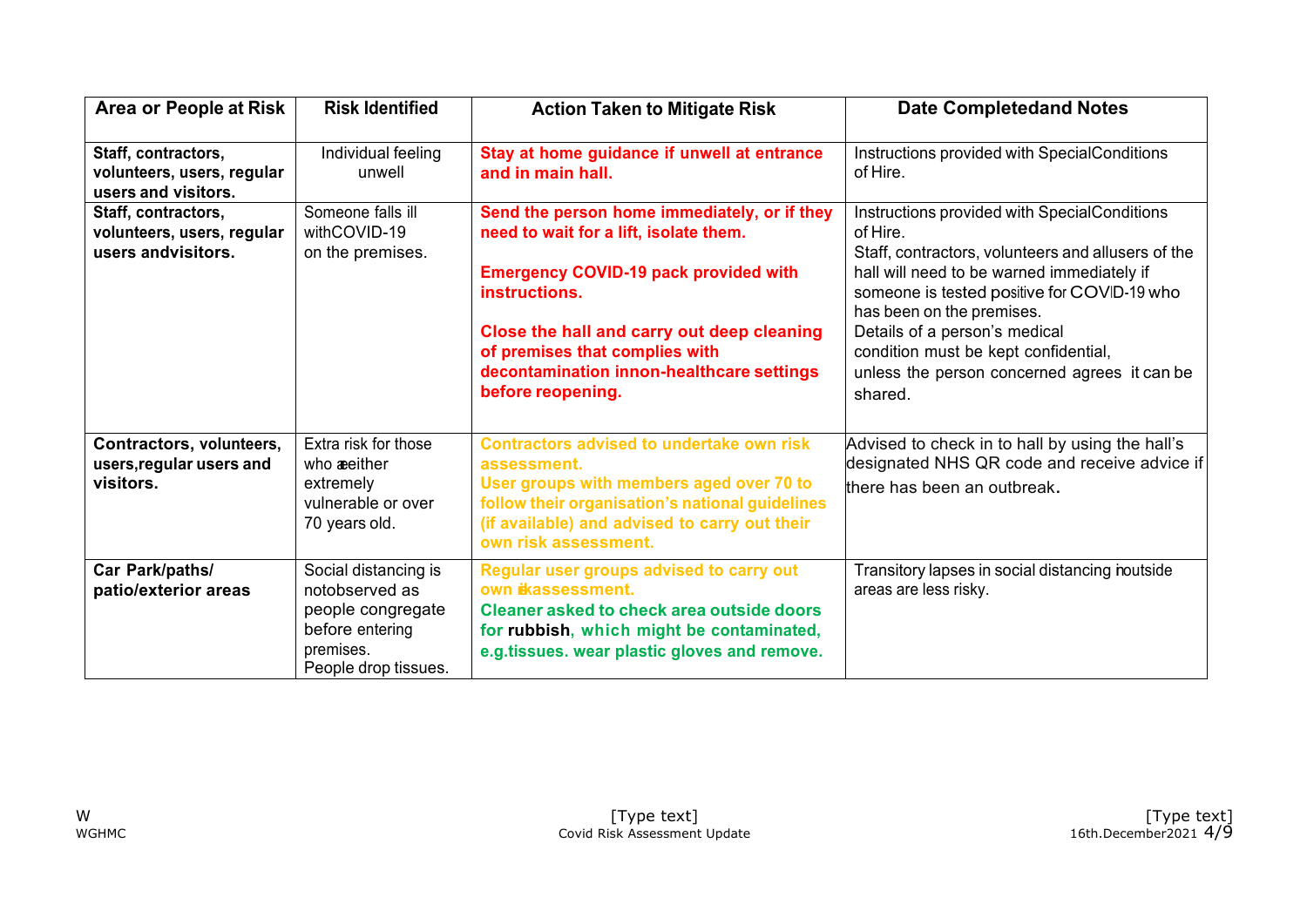| <b>Area or People</b><br>at Risk                             | <b>Risk Identified</b>                                                                                                                                                                | <b>Action Taken to Mitigate Risk</b>                                                                                                                                                                                                      | <b>Date Completedand Notes</b>                                                                                                                                 |
|--------------------------------------------------------------|---------------------------------------------------------------------------------------------------------------------------------------------------------------------------------------|-------------------------------------------------------------------------------------------------------------------------------------------------------------------------------------------------------------------------------------------|----------------------------------------------------------------------------------------------------------------------------------------------------------------|
| <b>Entrance Foyer /</b><br>annex /storeroom/<br>Archive room | Possible "pinch points" and busy<br>areas where risk is social distancing<br>is not observed in a confined<br>area.<br>Door handles, light switches in<br>frequent use.               | <b>Hirers MUST wear facemasks in confined</b><br>areas.<br>Door handles and light switches to be<br>cleaned regularly.<br>Hand sanitiser to be provided in lobbies where<br>people enter & leave and in toilets, &<br>checked by cleaner. | Some form of social distancing and<br>mask wearing advised in The Special<br>Conditions of Hire and according to<br>Hirers activity and Risk Assessment        |
| <b>Main Hall</b>                                             | Door handles, light switches,<br>tables, chair backs and arms. Soft<br>furnishings, which cannotbe<br>readily cleaned.<br>Projection equipment. Screen.<br><b>Curtains or blinds</b>  | Door handles, light switches, tables, chairs,<br>andother equipment used, to be cleaned<br>by hirers before use, (if necessary), and<br>during and afteruse.<br>Hirers to be encouraged to wash hands<br>regularly.                       | Consider removing items, which are<br>more difficult, to clean and likely to be<br>touched by the public.<br>Provide hand sanitiser, soap and<br>paper towels. |
| <b>Small Meeting</b><br>Room                                 | Social distancing more difficult in<br>smaller areas. Door and window<br>handles. Light switches. Tables,<br>chair backs andarms. Floors with<br>carpet<br>tiles less easily cleaned. | Hirers MUST wear facemasks and use hand<br>sanitiser in more confined areas.                                                                                                                                                              | Hirers to implement their own risk<br>assessment.                                                                                                              |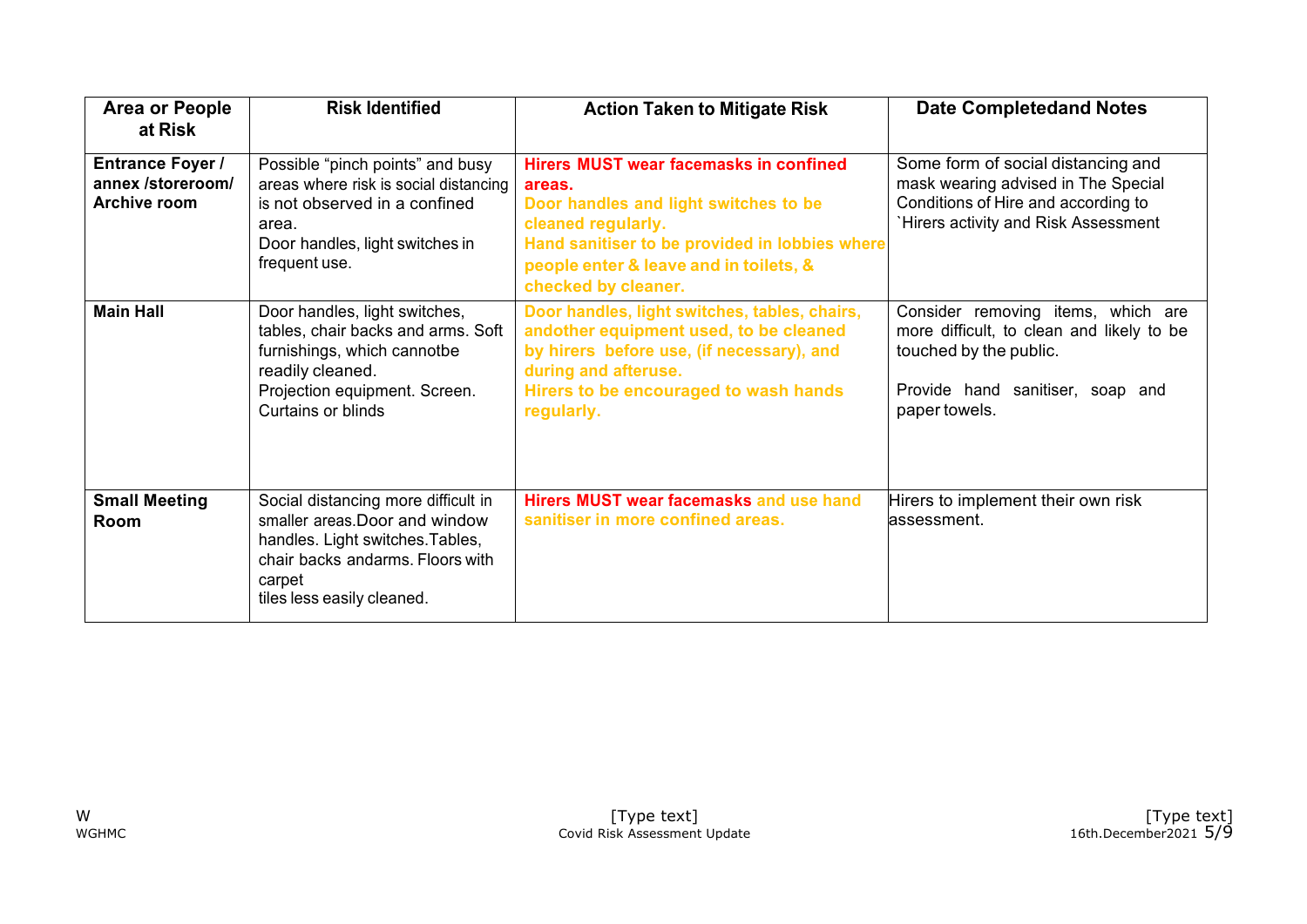| Area or People at<br><b>Risk</b>                   | <b>Risk Identified</b>                                                                                                                                                         | <b>Action Taken to Mitigate Risk</b>                                                                                                                               | <b>Date Completedand Notes</b>                                                                                                                                    |
|----------------------------------------------------|--------------------------------------------------------------------------------------------------------------------------------------------------------------------------------|--------------------------------------------------------------------------------------------------------------------------------------------------------------------|-------------------------------------------------------------------------------------------------------------------------------------------------------------------|
| <b>Kitchen</b>                                     | Social distancing moredifficult. Door<br>and window handles. Light<br>switches. Working surfaces sinks.<br>Cupboard/drawer handles.                                            | Hirers MUST wear facemasks, gloves and plastic apron Tea towels not provided by<br>in moreconfined areas.<br><b>Cleaning materials provided by WGMC and should</b> | WGHMC.<br>If hirers require tea towels they                                                                                                                       |
|                                                    | Fridge/freezer.Crockery/cutlery.<br>Kettle/hot water boiler.<br>Cooker/Microwave/Dishwasher                                                                                    | be used before, during and after event. areas                                                                                                                      | must provide them and remove<br>after use.                                                                                                                        |
| Store cupboards<br>(cleaner, etc.)                 | Social distancing not possible.<br>Door handles, light switch.                                                                                                                 | Public access unlikely to be required.<br><b>Cleaner to decide frequency of cleaning.</b>                                                                          | <b>WGHMC</b> to regularly review                                                                                                                                  |
| <b>Storage Rooms</b><br>(furniture /<br>equipment) | Social distancing more difficult.<br>Door handles inuse. Equipment<br>needing to be moved or not in use.                                                                       | Hirers advised to clean equipment required before<br>and after use.<br>Hirer to control accessing and stowing equipment<br>to encourage social distancing.         | <b>WGHMC</b> to regularly review<br>storage space.                                                                                                                |
| <b>Toilets</b>                                     | Social distancing difficult. Surfaces<br>in frequent use door handles, light<br>switches, basins, toilet handles, seats<br>etc. Baby changing and vanity<br>surfaces, mirrors. | Paper towels provided.<br>Posters to encourage 20 second-hand washing.                                                                                             | Cleaner to check soap &<br>paper towels, tissues and<br>toilet paper areregularly<br>replenished. Hirer advised<br>where to access for re-<br>stocking if needed. |

| <b>Main and disabled</b> | Door handle, light switch. Social | Public access unlikely. Cleaner to decide frequency                                                                                                                                             |                                                                                                          |
|--------------------------|-----------------------------------|-------------------------------------------------------------------------------------------------------------------------------------------------------------------------------------------------|----------------------------------------------------------------------------------------------------------|
| <b>Annex</b>             | distancingnot possible.           | of cleaning.                                                                                                                                                                                    |                                                                                                          |
| <b>Events</b>            | Handling cash andtickets.         | Hirers recommended organising online payment<br>systems and cashless payments as far as possible.<br>Cash payments/donations to be handled by one<br>individual. Frequent hand washing advised. | Glebe hall treasurer in process of<br>purchasing system for glebe hall.<br>BACS payment system in place. |

Chair signed on behalf of WGHMC.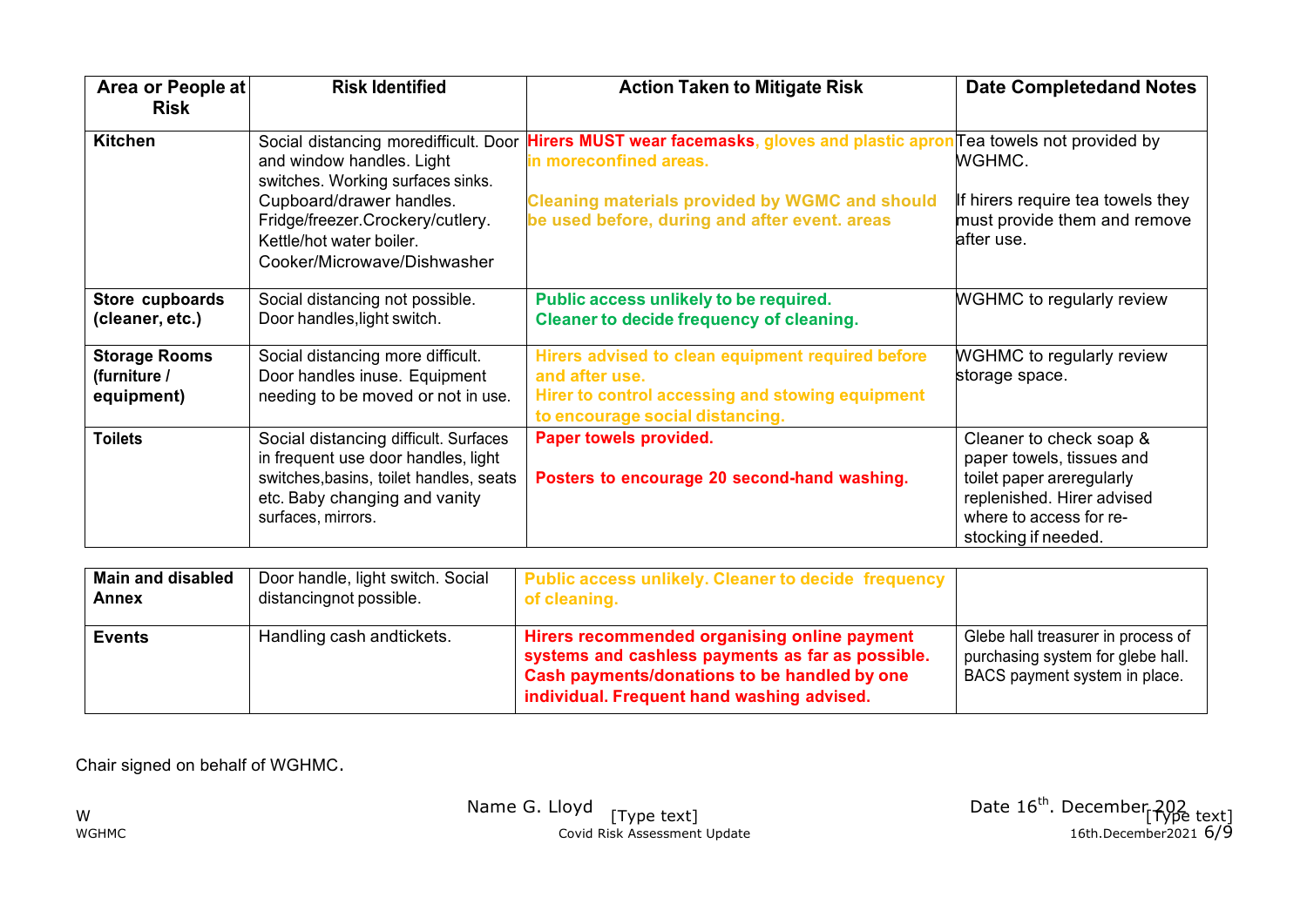#### Appendix 1 **WINTERBOURNE GLEBE HALL MANAGEMENT COMMITTEE Supplementary Conditions of Hire during Winter 2021 (COVID-19) (Based on UK Government's COVID\_19 Winter Plan -Continuing to live with the virus-)**

These conditions are supplemental to, not a replacement for the hall's ordinary conditions of hire.

**1: As the hirer, you are responsible** for ensuring those attending your activity or event comply with the COVID-19 Secure Guidelines while entering and occupying the hall, as shown on the attached poster which is also displayed around the hall (See enclosed poster)

**2**: **You agree to undertake and comply with the actions** identified in the hall's risk assessment.

**3: You will be responsible** for cleaning surfaces likely to be used during your period of hire **before** other members of your group or organisation arrive, to keep regular used surfaces clean during your hire, and clean them on leaving. Cleaning products are supplied and in a clearly accessible location). *Please take care cleaning electrical equipment and switches. Use cloths - do not spray!*

**4: Ensure, as far as is possible,** everyone attending your activity or event understands that they **MUST NOT DO SO** if they or anyone in their household has had COVID-19 symptoms in previous 48 hours, and that if they develop symptoms within 10 days of visiting the premises they **MUST** seek a Covid-19 test.

5. The **UK Government** still advises a record of the date and time any activity started and the name and contact telephone number or email of individuals or group representative who attended by any procedure you consider appropriate. For those with a smart phone a NHS OR is displayed in the hall.

**6. It is recommended** that the premises be well ventilated throughout your hire, with windows and doors(except fire doors) open as far as convenient or open at regular intervals to allow in fresh air. Remember to leave the hall secure on leaving.

**7. It is recommended** you avoid over-crowding of events or control numbers attending. **The use of face coverings is now a legal requirement unless an exemption or other government guidance applies to the activity (dancing, taking exercise. A face cover not required when eating or drinking but they should be seated. A face covering must be worn** when using confined areas e.g. Kitchens, storage areas & accessing toilets, for the safety of others.

8. **Take into consideration** the arrangement of furniture / displays /seating / tables etc. in rooms, to avoid as far as possible the close contact with people who do not regularly see each other.

**9. You will be responsible** for the disposal of all rubbish created during your hire, including tissues and cleaning cloths. Place in the rubbish bags provided [kitchen or toilets] before you leave the hall.

W [Type text] [Type text] WGHMC Covid Risk Assessment Update 16th.December2021 7/9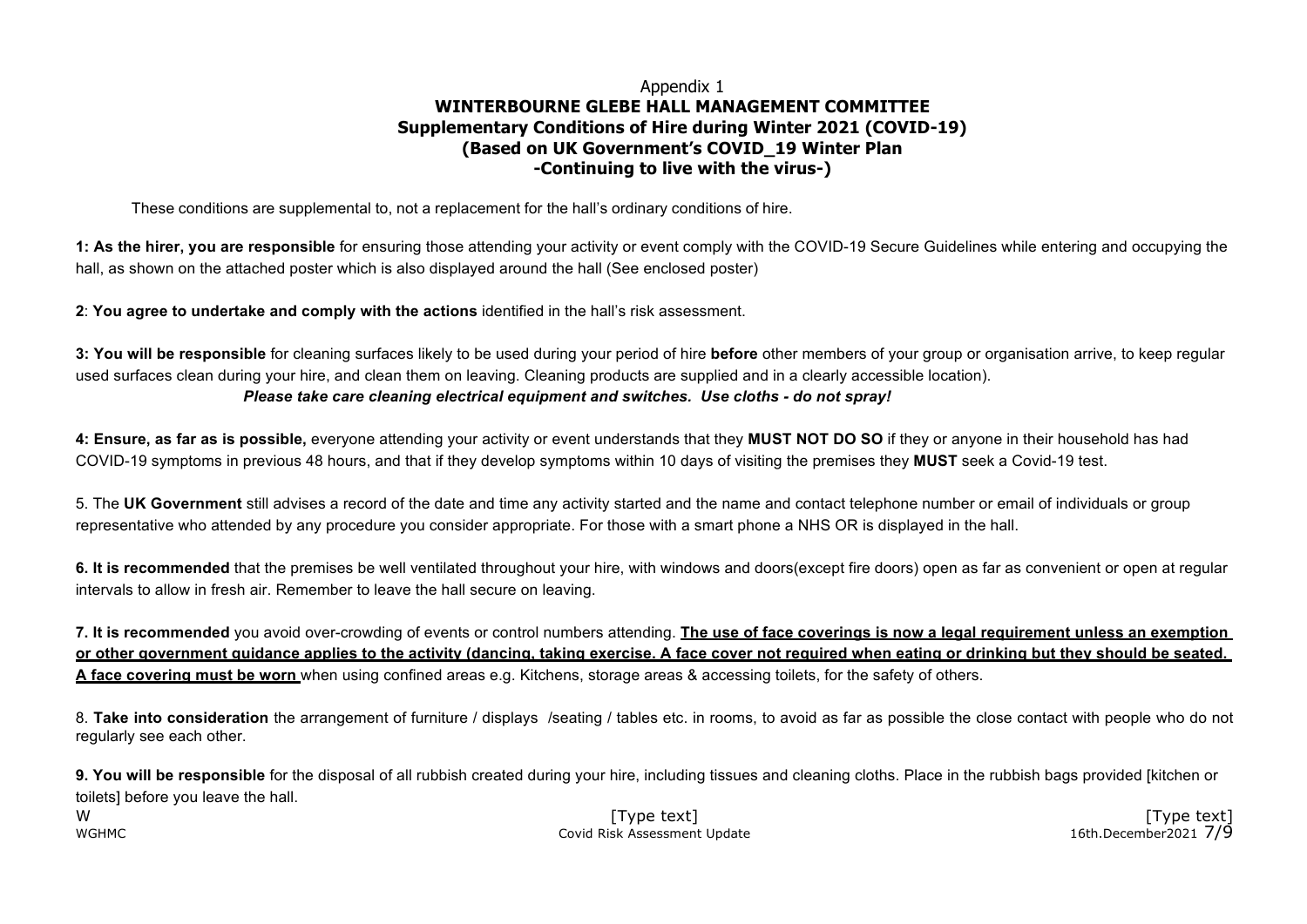**10.** If drinks or food are to be provided consider their consumption in appropriately arranged seated areas,

**We recommend you use the dishwasher and manually dry the crockery and cutlery, if required, before being stored away**. **YOU WILL NEED YOUR OWN CLEAN TEA TOWELS,** so as to reduce risk of contamination between hirers, and take them away.

**11. It is advised that those bringing their own equipment** avoid equipment that is difficult to clean.

**12. It is a requirement** that any equipment provided by the Glebe Hall be cleaned before use and before being stored in the hall's storage areas (e.g. Tables, Chairs, Kitchen equipment, projector controls).

**13. Where a sport, exercise or performing arts activity** takes place you will organise your activity in accordance with guidance issued by the relevant governing body for your sport or activity.